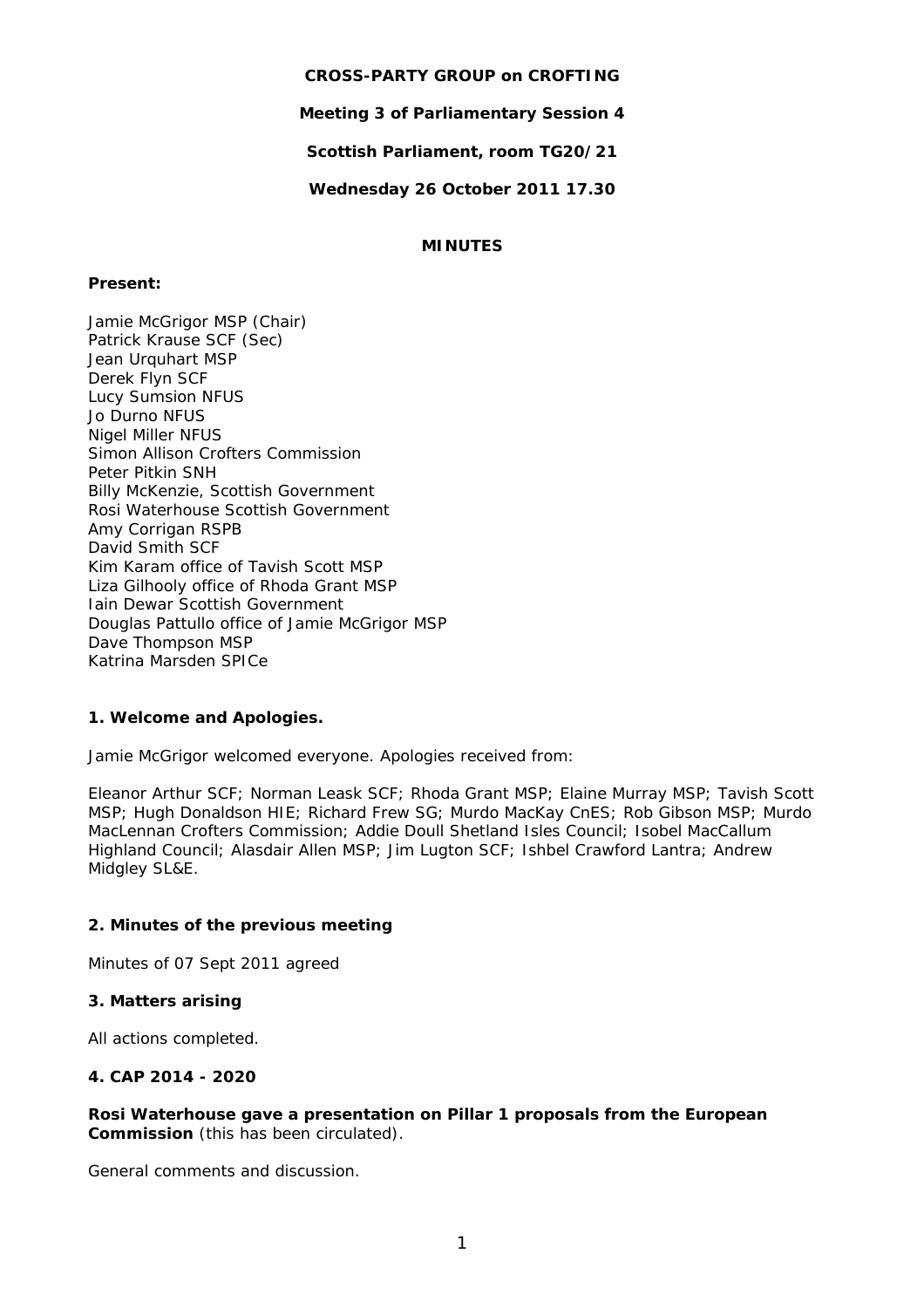There is still a long process to go and the proposals from the European Commission will undoubtedly change as they are amended by the European Parliament and Council.

The trend has been to decouple. There will still be a Basic Payment - smaller than the Single Farm Payment (SFP) - plus additional payments for specific measures. The overall budget is about the same (frozen at 2013 budget).

Some elements are compulsory e.g. Basic Payment (BP), 'greening' (30% of P1), new entrants scheme.

Areas of Natural Constraint will be in pillar 1 and pillar 2 but there will be no double funding as they are treated differently.

Regionalisation will be an issue for Scotland – it could remain as a single European region or could divide into smaller regions. There appears to be no limit on the number of regions – though increase in regions equals increase in administration.

NFUS stated it wants as many regions as possible. This may be bad for crofting if marginal areas are regionalised and support based on average for the region.

SFP will cease on 31.12.13 and there will be a new allocation of entitlements from 01.01.14. Eligibility will depend on being 'active' – at least 5% income derived from agriculture (if payments are over  $\epsilon$ 5,000)– and having activated an entitlement in 2011. The Shucksmith Inquiry showed 25% income being derived from croft.

The BP will be area based (40%) and historic (60%) and will level out to 100% area based by 2019. Its value can vary by region.

A Small Farmers Scheme is an option, but will replace all other direct payments and would be exempt from cross compliance. Europe recognises holdings down to 1ha but Scotland only goes down to 3ha.

Non compliance of 'greening' measures can result in loss not only of the 'greening top-up' but also the BP.

The 2011 connection seems to work against new entrants, who would need a National Reserve to fund them. Is this possible? There is a separate young entrants scheme but many new entrants would be over 40 years old.

#### *Billy McKenzie gave a presentation on Pillar 2 proposals from the European Commission*

General comments and discussion.

The SRDP will remain very similar to the current, though maybe simplified.

LFASS will be replaced by an Area of Natural Constraint scheme. It is assumed the area will be similar to the LFA and should have Standard, Fragile and Very Fragile categories.

There should still be land managers contracts – LMO and RP. It is important to have more croft-friendly LMOs and a simplified system for small enterprises.

There will still be a minimum spend of 25% agri-environment schemes and 5% on Leader.

Will P2 be regionalised? It is in a way now but could be more so. But the danger of regionalisation lies in using an historic budget.

It was agreed that there needs to be a specific support measure for common grazings under the SRDP.